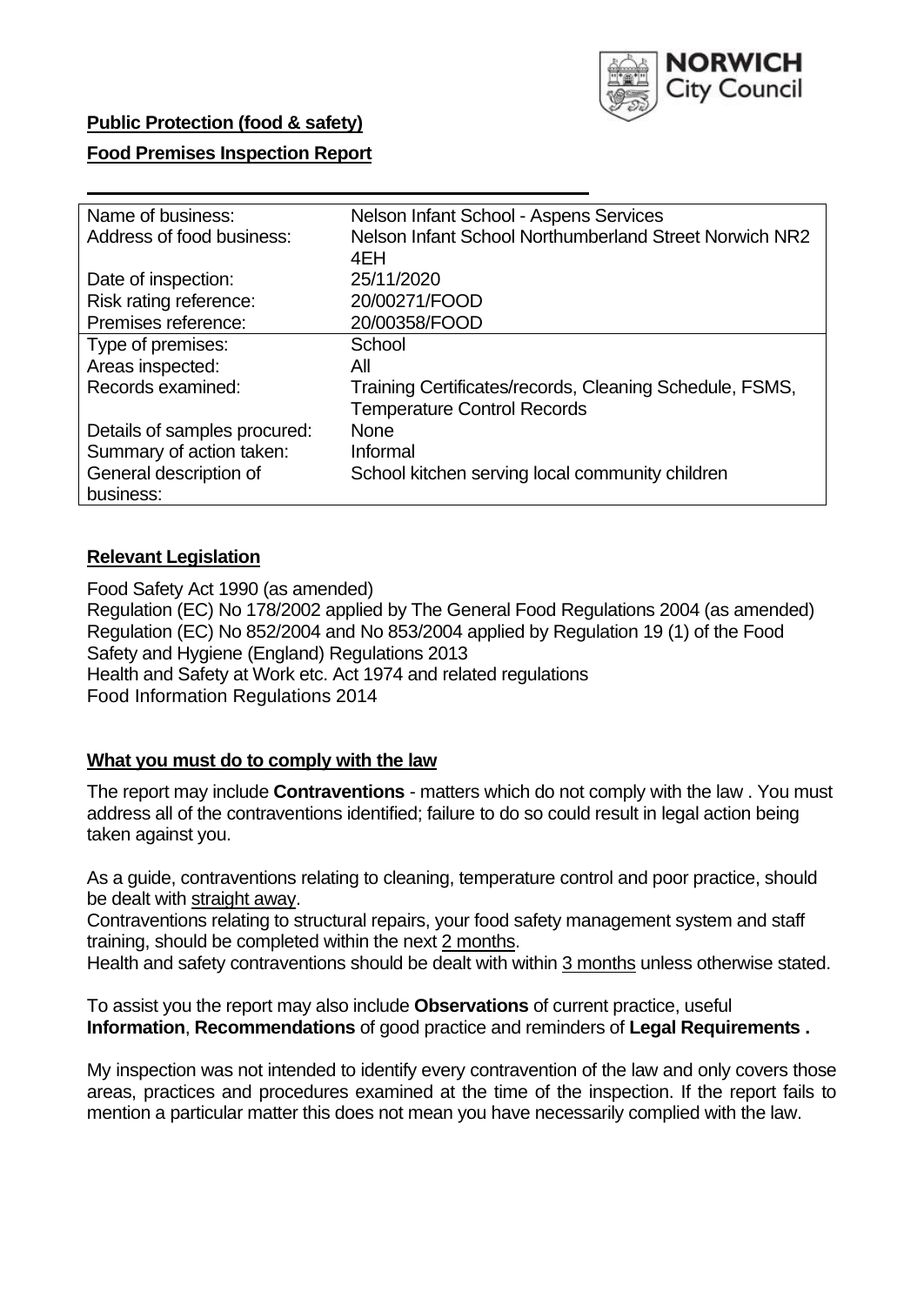# **FOOD SAFETY**

## **How we calculate your Food Hygiene Rating:**

 The food safety section has been divided into the three areas which you are scored against for the hygiene rating: 1. food hygiene and safety procedures, 2. structural requirements and 3. confidence in management/control procedures. Each section begins with a summary of what was observed and the score you have been given. Details of how these scores combine to produce your overall food hygiene rating are shown in the table.

| <b>Compliance Area</b>                     |          |    |           | <b>You Score</b> |                |    |           |    |          |  |  |
|--------------------------------------------|----------|----|-----------|------------------|----------------|----|-----------|----|----------|--|--|
| Food Hygiene and Safety                    |          |    |           | 0                | 5.             | 10 | 15        | 20 | 25       |  |  |
| <b>Structure and Cleaning</b>              |          |    | $\Omega$  | 5                | 10             | 15 | 20        | 25 |          |  |  |
| Confidence in management & control systems |          |    |           | $\Omega$         | 5              | 10 | 15        | 20 | 30       |  |  |
|                                            |          |    |           |                  |                |    |           |    |          |  |  |
| <b>Your Total score</b>                    | $0 - 15$ | 20 | $25 - 30$ |                  | $35 - 40$      |    | $45 - 50$ |    | > 50     |  |  |
| Your Worst score                           | 5        | 10 | 10        |                  | 15             |    | 20        |    |          |  |  |
|                                            |          |    |           |                  |                |    |           |    |          |  |  |
| <b>Your Rating is</b>                      | 5        | 4  | 3         |                  | $\overline{2}$ |    |           |    | $\Omega$ |  |  |

Your Food Hygiene Rating is 5 - a very good standard

000005

# **1. Food Hygiene and Safety**

 You have a good track record. There are some minor contraventions which require your attention.Your records are appropriate and generally maintained. Your staff are suitably supervised and trained. **(Score 0)** 

## Contamination risks

**Observation** I was pleased to see you were able to demonstrate effective controls to prevent cross-contamination.

## Hand-washing

**Observation** I was pleased to see hand washing was well managed.

### Personal Hygiene

**Observation** I was pleased to see that standards of personal hygiene were high.

Temperature Control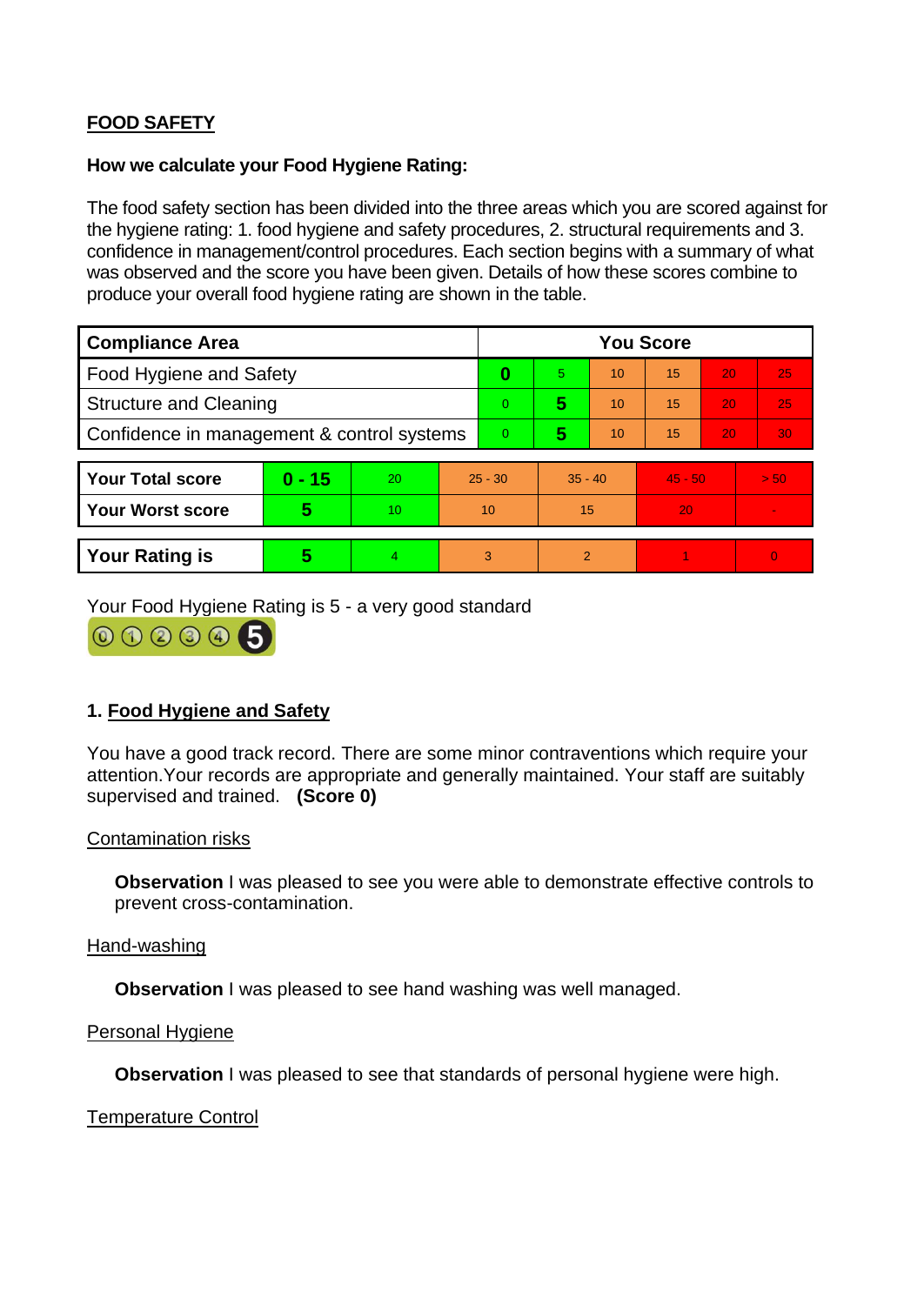**Observation** I was pleased to see you were able to limit bacterial growth and/or survival by applying appropriate temperature controls at points critical to food safety and that you were monitoring temperatures.

# **2. Structure and Cleaning**

 The structure facilities and standard of cleaning and maintenance are all of a good standard and only minor repairs and/or improvements are required. Pest control and waste disposal provisions are adequate. The minor contraventions require your attention. **(Score 5)** 

## Cleaning of Structure

**Contravention** The following items were dirty and require more frequent and thorough cleaning:

• White cabling fixed to wall under washing up sink

 **Contravention** The following items could not be effectively cleaned and must be covered or made non-absorbent:

- wood drawers
- raised concrete under main ovens

 **Observation** The kitchen had been well maintained and the standard of cleaning was exceptionally high.

## Cleaning of Equipment and Food Contact Surfaces

 **Observation** You had dedicated equipment for the preparation of raw and ready-to-eat foods.

### Cleaning Chemicals / Materials / Equipment and Methods

**Observation** I was pleased to see that the premises was kept clean and that your cleaning materials, methods and equipment were able to minimise the spread of harmful bacteria between surfaces.

### **Maintenance**

**Contravention** The following had not been suitably maintained and must be repaired or replaced:

• damaged/cracked plaster under air vent in main kitchen

### Facilities and Structural provision

 **Observation** I was pleased to see the premises had been well maintained and that adequate facilities had been provided.